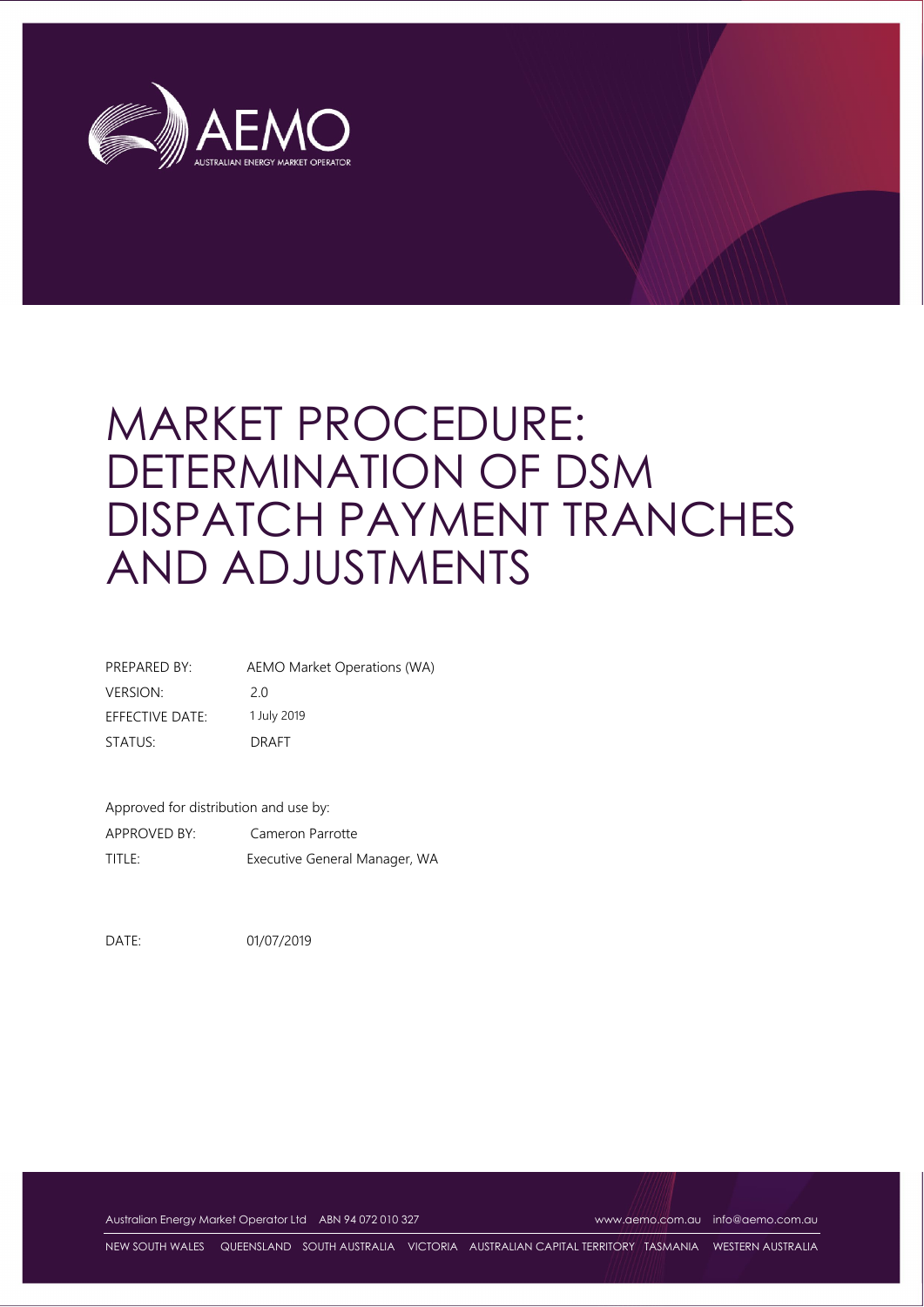

# **VERSION RELEASE HISTORY**

| Version | <b>Effective Date</b> | Summary of Changes                                                                                                                                                                                                                                                            |
|---------|-----------------------|-------------------------------------------------------------------------------------------------------------------------------------------------------------------------------------------------------------------------------------------------------------------------------|
| 1.0     | 1 October 2017        | New Market Procedure as required by amending Wholesale Electricity Market Rules                                                                                                                                                                                               |
| 2.0     | 1 July 2019           | Amendments to Market Procedure resulting from AEPC_2019_06 relating to:<br>Rule Change Proposal RC_2014_06 Removal of Resource Plans and<br>Dispatchable Loads.<br>Transfer to revised AEMO Procedure template, formatting amendments and<br>2.<br>minor administrive changes |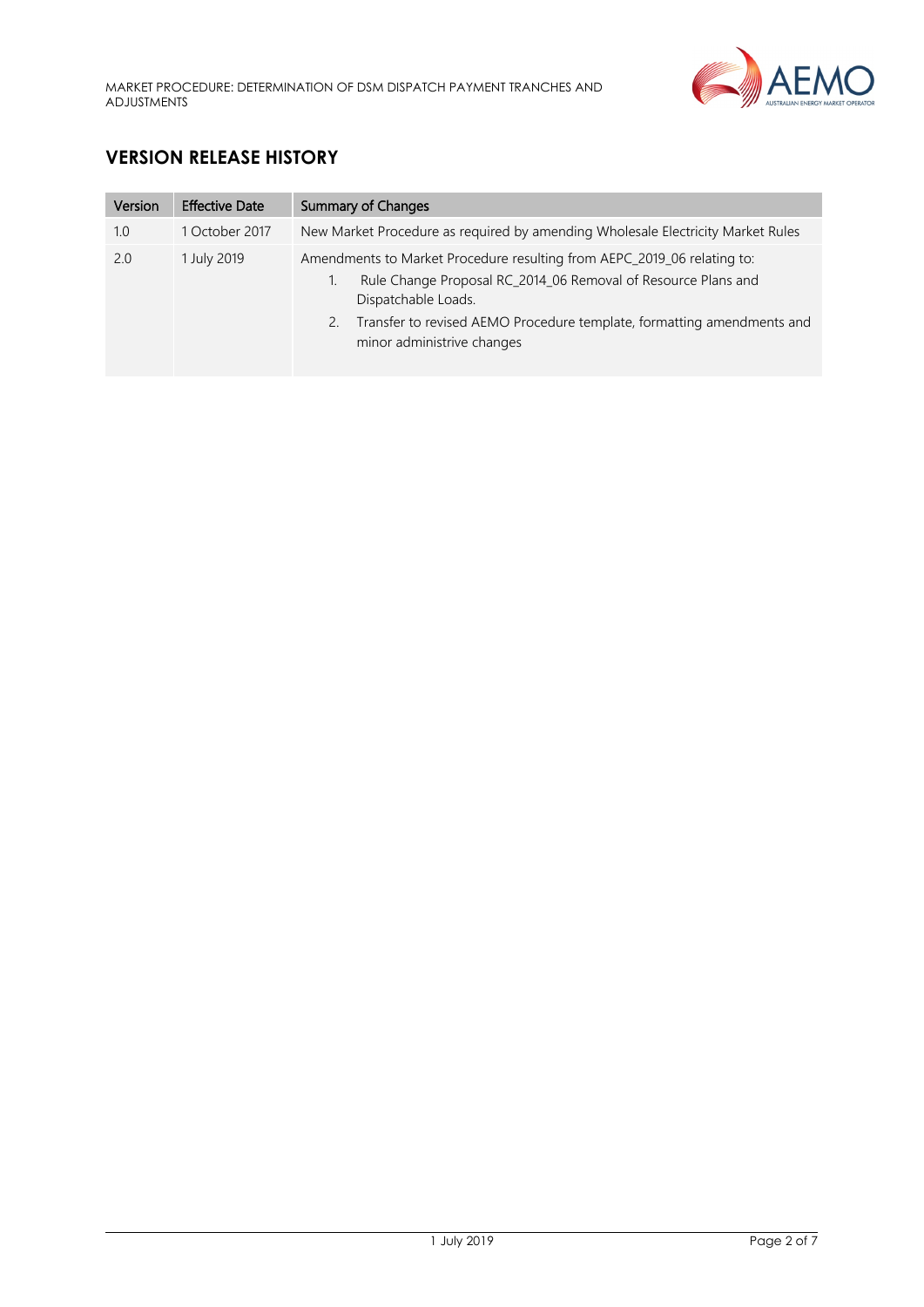

# **CONTENTS**

<span id="page-2-0"></span>

| 1.             | <b>INTRODUCTION</b>                                                       | 4              |
|----------------|---------------------------------------------------------------------------|----------------|
| 1.1.           | Purpose and scope                                                         | $\overline{4}$ |
| 1.2            | Definitions and interpretation                                            | $\overline{4}$ |
| 1.3            | Related documents                                                         | 5              |
| $\overline{2}$ | METHODOLOGY FOR DETERMINING TRANCHE 2 AND TRANCHE 3 DSM DISPATCH PAYMENTS | 6              |
| 2.1            | Rule requirement                                                          | 6              |
| 2.2            | Methodology                                                               | 6              |
| 3              | METHODOLOGY FOR THE ADJUSTMENT OF DSM CAPACITY CREDIT RELATED THRESHOLDS  |                |
|                | AND VARIABLES DURING A CAPACITY YEAR                                      | 7              |
| 3.1            | Rule requirement                                                          | 7              |
| 3.2            | Methodology                                                               |                |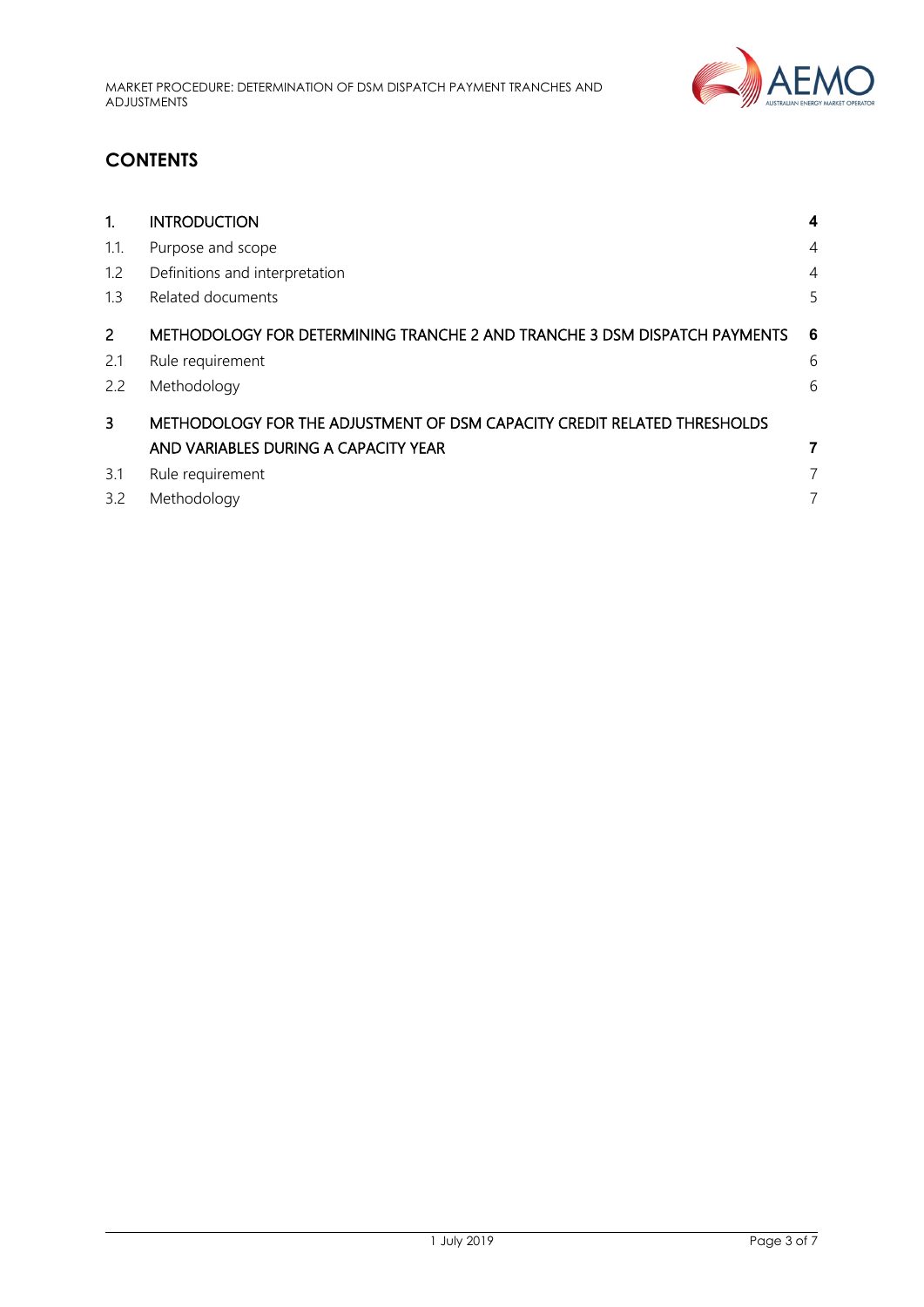MARKET PROCEDURE: DETERMINATION OF DSM DISPATCH PAYMENT TRANCHES AND ADJUSTMENTS



### **1. INTRODUCTION**

#### <span id="page-3-0"></span>**1.1. Purpose and scope**

- 1.1.1 This is the Determination of DSM Dispatch Payment Tranches and Adjustments Procedure made under clauses 6.17.6B and 6.17.6F of the Wholesale Electricity Market Rules (WEM Rules).
- 1.1.2 This Procedure has effect only for the purposes set out in the WEM Rules and the WEM Rules prevail over these Procedures to the extent of any inconsistency.
- 1.1.3 The purpose of this Procedure is to describe:
	- (a) The methodology used to calculate Tranche 2 DSM Dispatch Payments and Tranche 3 DSM Dispatch Payments for Demand Side Programmes; and
	- (b) The Procedure for adjusting the thresholds which determine the Non-Balancing Facility Dispatch Instruction Payment and also the values of Cumulative Annual DSM Dispatch or Calculated DSP Quantity (or both) on a proportional basis if the number of DSM Capacity Credits assigned to a Demand Side Programme changes during the Capacity Year.
- 1.1.4 This Procedure applies to AEMO (including in its capacity as System Management) and other Rule Participants.

#### <span id="page-3-1"></span>**1.2 Definitions and interpretation**

#### **1.2.1 Glossary**

Terms defined in the WEM Rules have the same meanings in this Procedure unless otherwise specified in this clause.

The words, phrases and abbreviations in the table below have the meanings set out opposite them in the table when used in this Procedure.

| Term                                          | <b>Definition</b>                                                                                                                                                                                                                                                                                    |
|-----------------------------------------------|------------------------------------------------------------------------------------------------------------------------------------------------------------------------------------------------------------------------------------------------------------------------------------------------------|
| DSP Dispatch Instruction<br>Payment (DSP DIP) | A subset of the Non-Balancing Facility Dispatch Instruction Payment. It is the dispatch<br>payment for a Demand Side Programme for a Trading Interval, determined in<br>accordance with clauses 6.17.6C to 6.17.6E                                                                                   |
| <b>DSM</b>                                    | Demand Side Management: A type of capacity held in respect of a Facility connected<br>to the SWIS; specifically, the capability of a Facility connected to the SWIS to reduce its<br>consumption of electricity through the SWIS, as measured at the connection point of<br>the Facility to the SWIS |

#### **1.2.2 Interpretation**

The following principles of interpretation apply to this Procedure unless otherwise expressly indicated:

- (a) references to time are references to Australian Western Standard Time.
- (b) terms that are capitalised, but not defined in this Procedure, have the meaning given in the WEM Rules;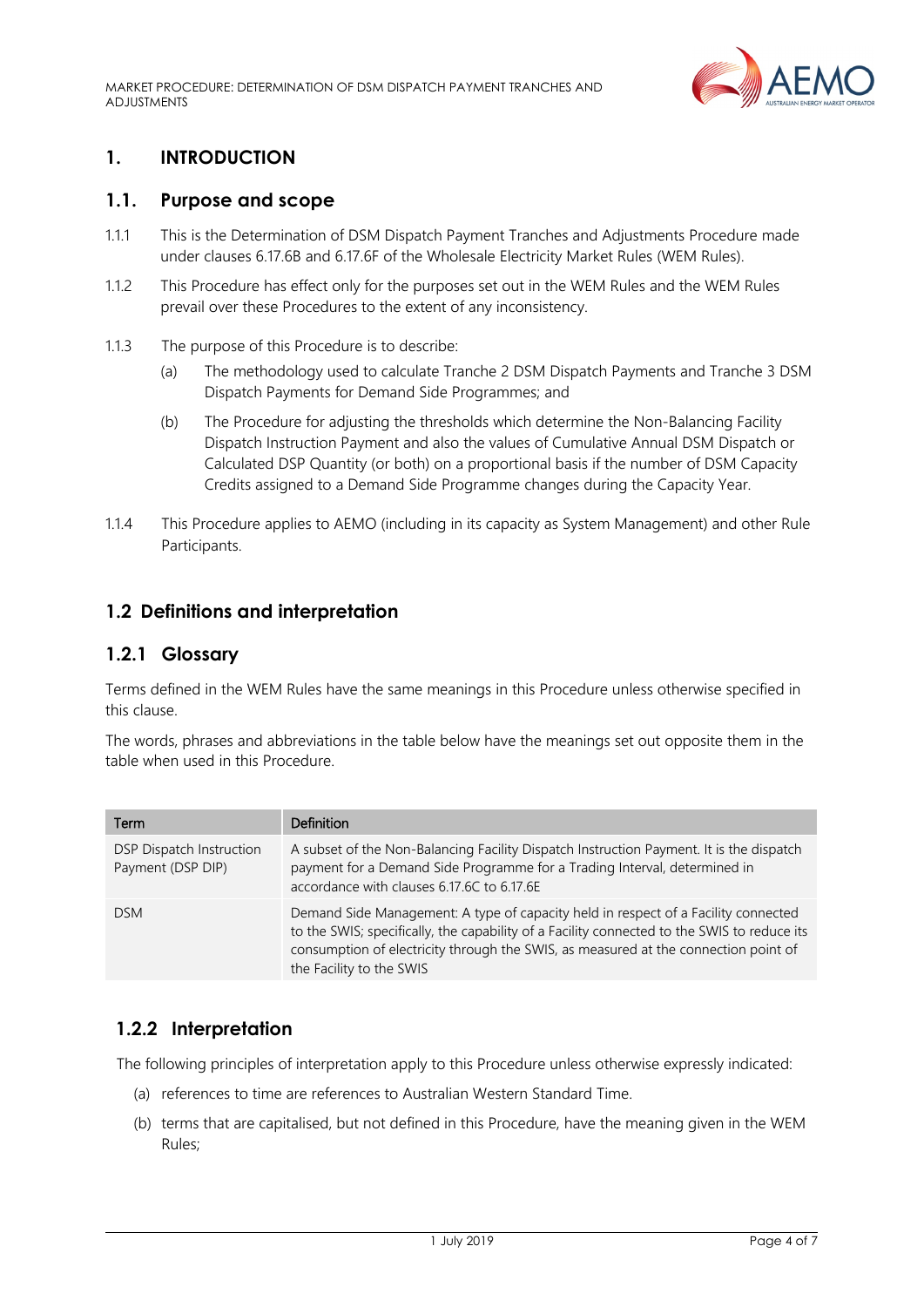MARKET PROCEDURE: DETERMINATION OF DSM DISPATCH PAYMENT TRANCHES AND ADJUSTMENTS



- (c) to the extent that this Procedure is inconsistent with the WEM Rules, the WEM Rules prevail to the extent of the inconsistency;
- (d) a reference to the WEM Rules or Market Procedures includes any associated forms required or contemplated by the WEM Rules or Market Procedures; and
- (e) words expressed in the singular include the plural and vice versa

## <span id="page-4-0"></span>**1.3 Related documents**

The following Market Procedures, Power System Operation Procedures and market documents (available on the Market Web Site<sup>[1](#page-4-1)</sup>) provide background information to this Procedure:

| Reference    | Title                                                                                                |
|--------------|------------------------------------------------------------------------------------------------------|
| A            | Market Procedure: Determination of Expected DSM Dispatch Quantity and<br><b>DSM</b> Activation Price |
| <sup>B</sup> | Market Procedure: Settlement                                                                         |

<span id="page-4-1"></span><sup>1</sup> Available at [http://aemo.com.au/Electricity/Wholesale-Electricity-Market-WEM/Procedures.](http://aemo.com.au/Electricity/Wholesale-Electricity-Market-WEM/Procedures)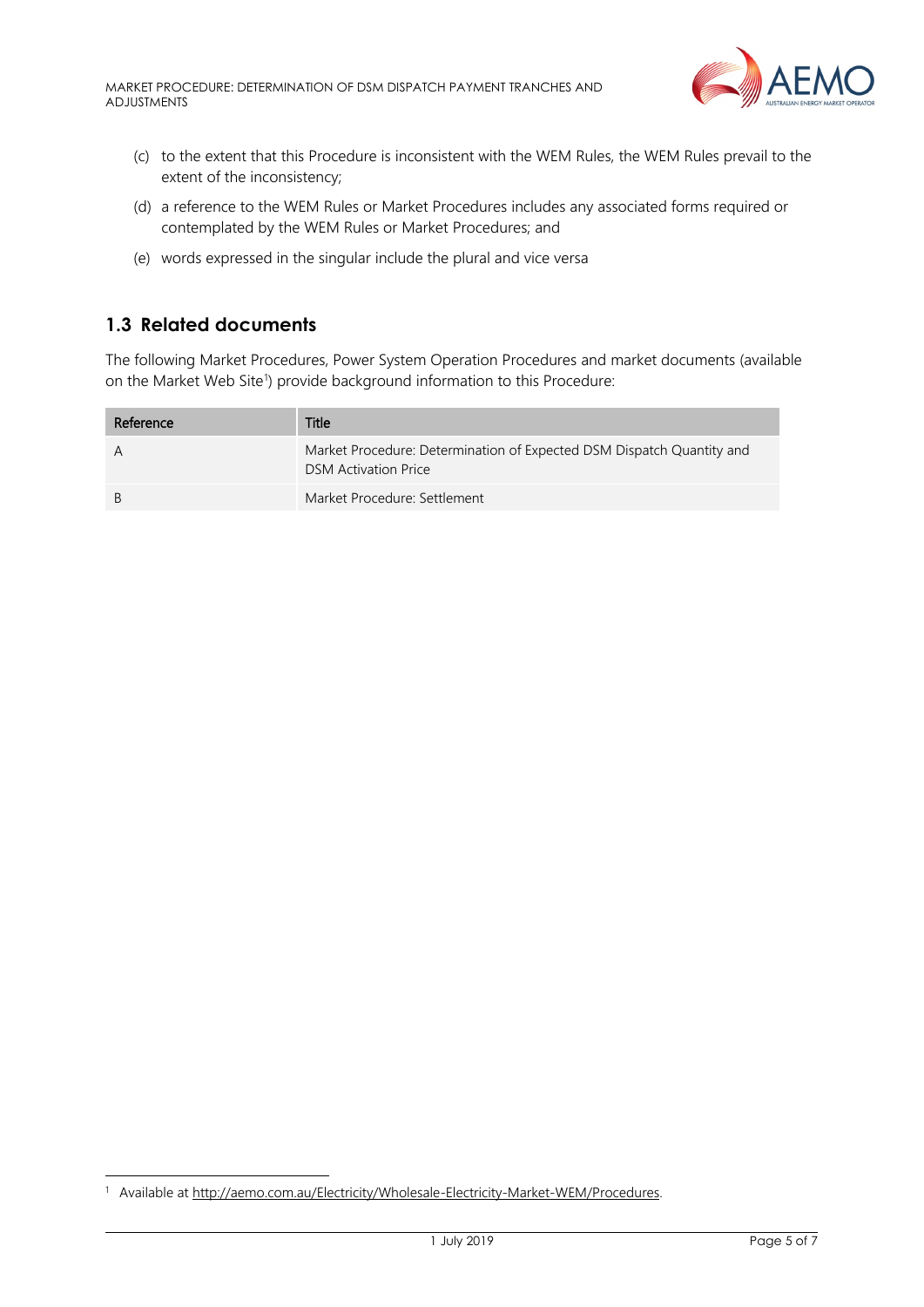

# <span id="page-5-0"></span>**2 METHODOLOGY FOR DETERMINING TRANCHE 2 AND TRANCHE 3 DSM DISPATCH PAYMENTS**

#### <span id="page-5-1"></span>**2.1 Rule requirement**

- 2.1.1 AEMO must calculate the (DSP DIP), for Market Participant p and Trading Interval t of Trading Day d as the sum over all Demand Side Programmes registered to Market Participant p of the amount that is the sum of  $[Clause 6.17.6(c)]$ :
	- (a) the Tranche 2 DSM Dispatch Payments; and
	- (b) the Tranche 3 DSM Dispatch Payments.
- <span id="page-5-5"></span><span id="page-5-3"></span>2.1.2 AEMO must determine the DSP DIP subject to clauses 6.17.6D and 6.17.6E as follows [Clause 6.17.6C]:
	- (a) (Tranche 1) while the Demand Side Programme's Cumulative Annual DSM Dispatch for a Capacity Year is less than or equal to the Demand Side Programme's Calculated DSP Quantity – the DSP DIP for each MWh of Deemed DSM Dispatch is zero;
	- (b) (Tranche 2) once the Demand Side Programme's Cumulative Annual DSM Dispatch for a Capacity Year exceeds the Demand Side Programme's Calculated DSP Quantity – the DSP DIP for each MWh of Deemed DSM Dispatch is the Extra Consumption Decrease Price, as specified in Standing Data, until:
		- i. an amount equal to:
			- A. the sum, across all 12 months in the Capacity Year, of all the amounts payable (or anticipated to become payable) in respect of the Demand Side Programme as "DSM Capacity Payments (p,m)" under clause 9.7.1A of the WEM Rules;

plus

B. the aggregate of all DSP DIP received by the Demand Side Programme up to that time in the Capacity Year,

equals or exceeds

- ii. an amount equal to the Reserve Capacity Price multiplied by an amount equal to the number of the Demand Side Programme's DSM Capacity Credits; and
- (c) (Tranche 3) thereafter until the end of the Capacity Year the DSP DIP for each MWh of Deemed DSM Dispatch is the Consumption Decrease Price, as specified in Standing Data.

# <span id="page-5-2"></span>**2.2 Methodology**

- <span id="page-5-4"></span>2.2.1 The formula to determine the relevant Tranche for the Deemed DSM Dispatch of a DSP in a Trading Interval is specified in step [2.1.2](#page-5-3) of this Procedure and clause 6.17.6C of the WEM Rules.
- 2.2.2 The methodology to calculate the Tranche 2 DSM Dispatch Payment and the Tranche 3 DSM Dispatch Payment is specified in step [2.1.2](#page-5-3) of this Procedure and clause 6.17.6C b) and (c) of the WEM Rules.